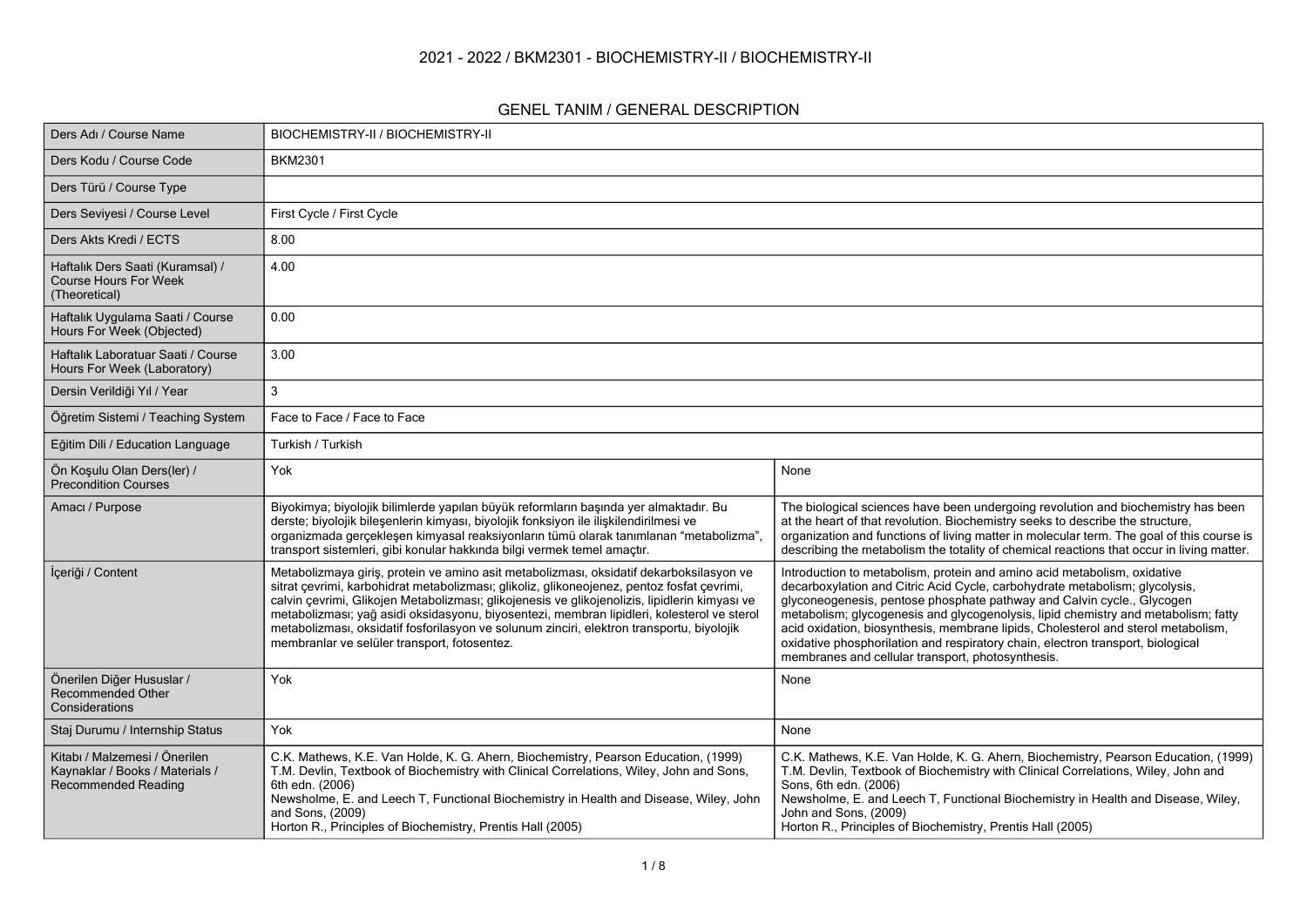| Oăretim<br>'Jyeleri) / Faculty<br>Uvesi (Uvele<br>Member<br>(Members) | ı OKUTUCU<br>Doc. Di<br>Burci |  |
|-----------------------------------------------------------------------|-------------------------------|--|
|-----------------------------------------------------------------------|-------------------------------|--|

## **ÖĞRENME ÇIKTILARI / LEARNING OUTCOMES**

|                | Biyomoleküllerin metabolizması ile ilgili bilgileri kullanabilme                                                                      | Use basic knowledge of metabolism of biomolecules in biochemistry.                                                                                       |
|----------------|---------------------------------------------------------------------------------------------------------------------------------------|----------------------------------------------------------------------------------------------------------------------------------------------------------|
| $\overline{2}$ | Canlılarda gerçekleşen metabolik yolları ve ilgili enerjetik ilişkileri kavrayabilme                                                  | Be able to familiar with the major metabolic pathways taking place in living organisms and the energy<br>relationships involved.                         |
| 3              | Biyolojik makromoleküllerin sentez ve degradasyonu ile ilgili konuları yorumlayabilme becerisi                                        | Be skilled to interpret biochemical reactions involved in the synthesis and degradation of biological<br>macromolecules                                  |
|                | Metabolik yolların kontrol mekanizmalarını anlayabilme becerisi                                                                       | Be able to understand the regulatory mechanisms that control the flux through metabolic pathways                                                         |
| 5              | Metabolizma bilgilerini kullanarak hastalıkların nedenleri, mekanizmaları ve etkilerini anlayabilme<br>becerisi                       | Understanding of causes, mechanisms and effects of diseases dependent on knowledge of<br>metabolism                                                      |
| 6              | Deney yapma, tasarlama ve yorumlayabilme becerisi                                                                                     | Be able to design and carry out experiments and interpret data,                                                                                          |
|                | Biyokimyanın 21. yüzyılda günlük hayattaki önemini kavrayabilme                                                                       | Recognize the value of importance of biochemistry in everyday life in the 21th century.                                                                  |
| 8              | Biyokimyasal çalışmalarda yeniliklere vakıf olabilme ve biyokimyasal problerin çözümünde<br>interdisipliner yaklaşımları kavrayabilme | Be exposed to the frontiers of biochemical work and recognize the importance of cross disciplinary<br>approaches to modern biochemical problems          |
| 9              | Yazılı ve sözlü iletişim kurabilme ve teorik ve laboratuar çalışmalarında grup ve bireysel çalışma<br>vapabilme becerisi              | Be able to communicate in both written and oral forms and be able to work successfully in groups<br>both in class room and in the laboratory environment |
| 10             | Etik ve sosyolojik etik konularında bilinc sahibi olabilme                                                                            | Be prepared to think about the ethical and social implications.                                                                                          |

## **HAFTALIK DERS İÇERİĞİ / DETAILED COURSE OUTLINE**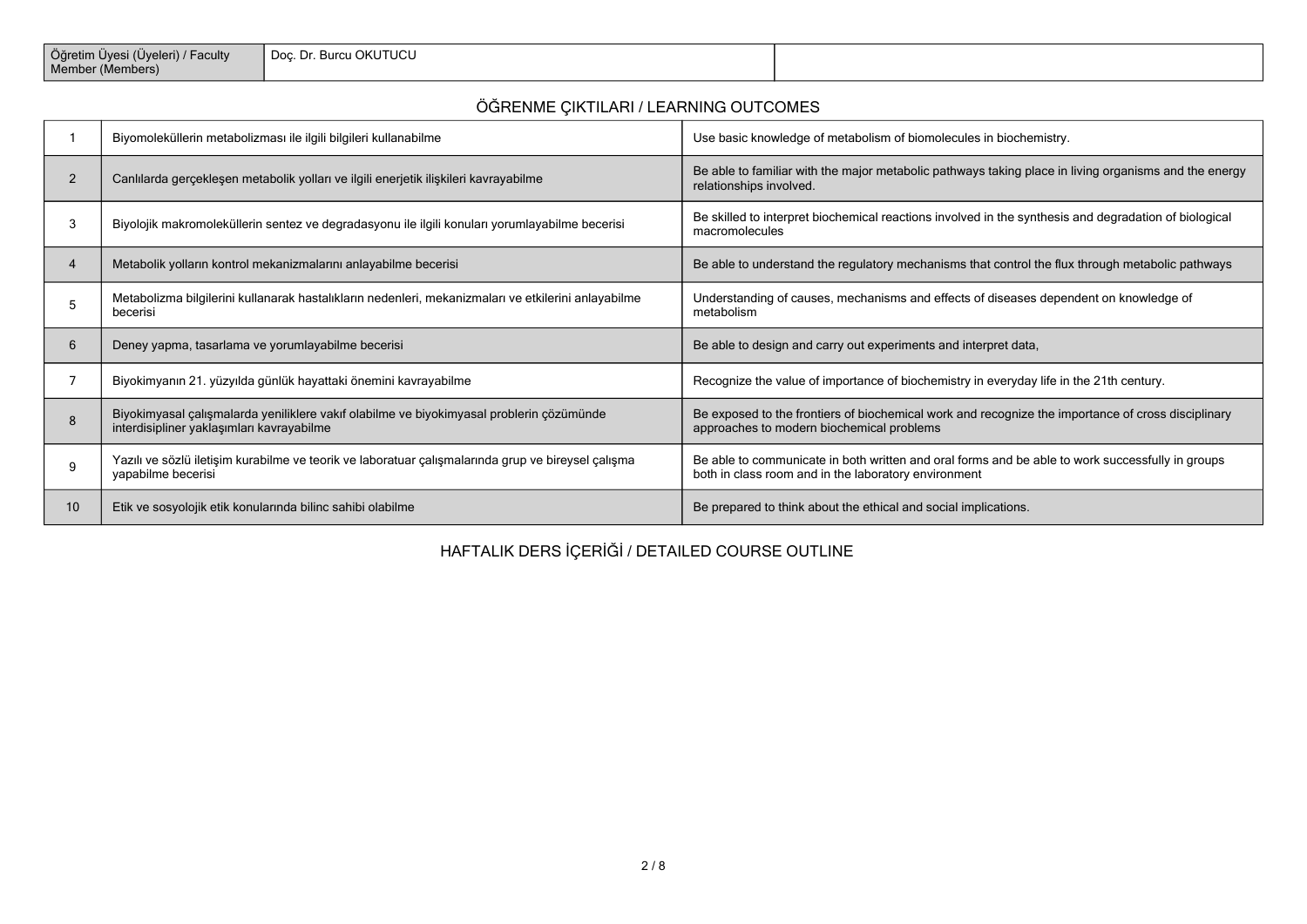|                | Hafta / Week                                                                                                                                                                                                                                                             |                                                                           |                                                                              |                                                                       |                           |  |  |
|----------------|--------------------------------------------------------------------------------------------------------------------------------------------------------------------------------------------------------------------------------------------------------------------------|---------------------------------------------------------------------------|------------------------------------------------------------------------------|-----------------------------------------------------------------------|---------------------------|--|--|
|                | Teorik Dersler / Theoretical                                                                                                                                                                                                                                             | Uygulama                                                                  | Lab                                                                          | Öğretim Yöntem ve<br>Teknikleri/Teaching Methods<br><b>Techniques</b> | Ön Hazırlık / Preliminary |  |  |
| $\overline{1}$ | Metabolizmaya giriş; anabolizma, katabolizma, ara metabolizma,<br>makro metabolizma, metabolik yol tipleri, biyoenerjetik,<br>metabolizmadaki genel kontrol mekanizmaları                                                                                                | Cözelti ve Tamponların<br>Hazırlanması                                    | Cözelti ve Tamponların<br>Hazırlanması                                       |                                                                       |                           |  |  |
|                | Introduction to metabolism; anabolism, catabolism, intermediary<br>metabolism, macro metabolism, types of metabolic pathways,<br>bioenergetics, General control mechanisms of metabolism                                                                                 | Preparation of Solution and<br>Buffers                                    | Preparation of solutions and<br>buffers                                      |                                                                       |                           |  |  |
|                | Teorik Dersler / Theoretical                                                                                                                                                                                                                                             | Uygulama                                                                  | Lab                                                                          | Öğretim Yöntem ve<br>Teknikleri/Teaching Methods<br>Techniques        | Ön Hazırlık / Preliminary |  |  |
| 2              | Protein ve amino asit metabolizması: Azot fiksasyonu ve dengesi,<br>proteinlerin sindirimi, absorbsiyonu ve degredasyonu, Genel amino<br>asit reaksiyonları: deaminasyon, transaminasyon, dekarboksilasyon,<br>eliminasyon, üre çevrimi ve amino asitlerin katabolizması | Deney 1 Biyomoleküllerde<br>Sindirim (Protein, Karbohidrat,<br>Yağ)       | Amino asitlerin Deaminasyonu<br>Tartışma<br>Rapor Hazırlama                  |                                                                       |                           |  |  |
|                | Protein and amino acid metabolism: Nitrogen fixation and balance,<br>Protein digestion/absorption/degradation, General AA reactions;<br>deamination, transamination, oxidative decarboxilation, elimination,<br>Urea cycle and catabolism of amino acids                 | Experiment 1 Digestion of<br>Biomolecules (Protein,<br>Carbohydrate, Fat) | Deamination of amino acids<br>Discussion Report preparation                  |                                                                       |                           |  |  |
|                | Teorik Dersler / Theoretical                                                                                                                                                                                                                                             | Uygulama                                                                  | Lab                                                                          | Öğretim Yöntem ve<br>Teknikleri/Teaching Methods<br>Techniques        | Ön Hazırlık / Preliminary |  |  |
| 3              | Protein ve amino asit metabolizması: Amino asit biyosentezi, nitrik<br>oksit, poliaminler, kreatin ve kreatinin, biyojen aminler,<br>katekolaminler, nörotransmitterler vb. sentezi, Hem sentezi ve<br>degredasyonu, amino asit metabolizma hastalıkları                 | Deney 2 Amino Asitlerin<br>Deaminasyonu                                   | Adrenalin ekstraksiyonu ve tayini<br>Tartışma<br>Rapor Hazırlama             |                                                                       |                           |  |  |
|                | Protein and amino acid metabolism; Amino acid biosynthesis,<br>Synthesis of nitric oxide, polyamines, creatine and creatinine, biogen<br>amines, chatecolamines neurotransmitters, and etc. Synthesis and<br>degradation of Heme. Amino acid metabolism disorders.       | Experiment 2 Deamination of<br>Amino Acids                                | Adrenaline extraction and<br>determination Discussion, Report<br>preparation |                                                                       |                           |  |  |
|                | Teorik Dersler / Theoretical                                                                                                                                                                                                                                             | Uygulama                                                                  | Lab                                                                          | Öğretim Yöntem ve<br>Teknikleri/Teaching Methods<br>Techniques        | Ön Hazırlık / Preliminary |  |  |
| $\overline{4}$ | Oksidatif dekarboksilasyon ve sitrat çevrimi, regülasyonu, glioksilat<br>cevrimi                                                                                                                                                                                         | Deney 3 Piruvatin Oksidatif<br>Dekarboksilasyonu                          | Karbohidratların nitel analizleri<br>Tartisma<br>Rapor Hazırlama             |                                                                       |                           |  |  |
|                | Oxidative decarboxylation and Citric Acid Cycle, regulation,<br>glyoxylate cycle                                                                                                                                                                                         | Experiment 3 Oxidative<br>Decarboxylation of Pyruvate                     | Qualitative analysis of<br>carbohydrates Discussion,<br>Report preparation   |                                                                       |                           |  |  |
|                | Teorik Dersler / Theoretical                                                                                                                                                                                                                                             | Uygulama                                                                  | Lab                                                                          | Öğretim Yöntem ve<br>Teknikleri/Teaching Methods<br>Techniques        | Ön Hazırlık / Preliminary |  |  |
| 5              | Karbohidrat metabolizması; sindirim/absopsiyon,<br>glikoliz/aerobik/anaerobik), glikoneojenez, regülasyon, Cori çevrimi,<br>fermentasyon                                                                                                                                 | Rehberli Problem Çözümü,<br>Tartışma                                      | Karbohidratların nicel analizleri<br>Tartışma<br>Rapor Hazırlama             |                                                                       |                           |  |  |
|                | Carbohydrate metabolism; digestion/absorption, glycolysis<br>(aerobic/anaerobic), glyconeogenesis, regulation, Cori cycle,<br>fermentation                                                                                                                               | Tutorial, Discussion                                                      | Quantitative analysis of<br>carbohydrates Discussion,<br>Report preparation  |                                                                       |                           |  |  |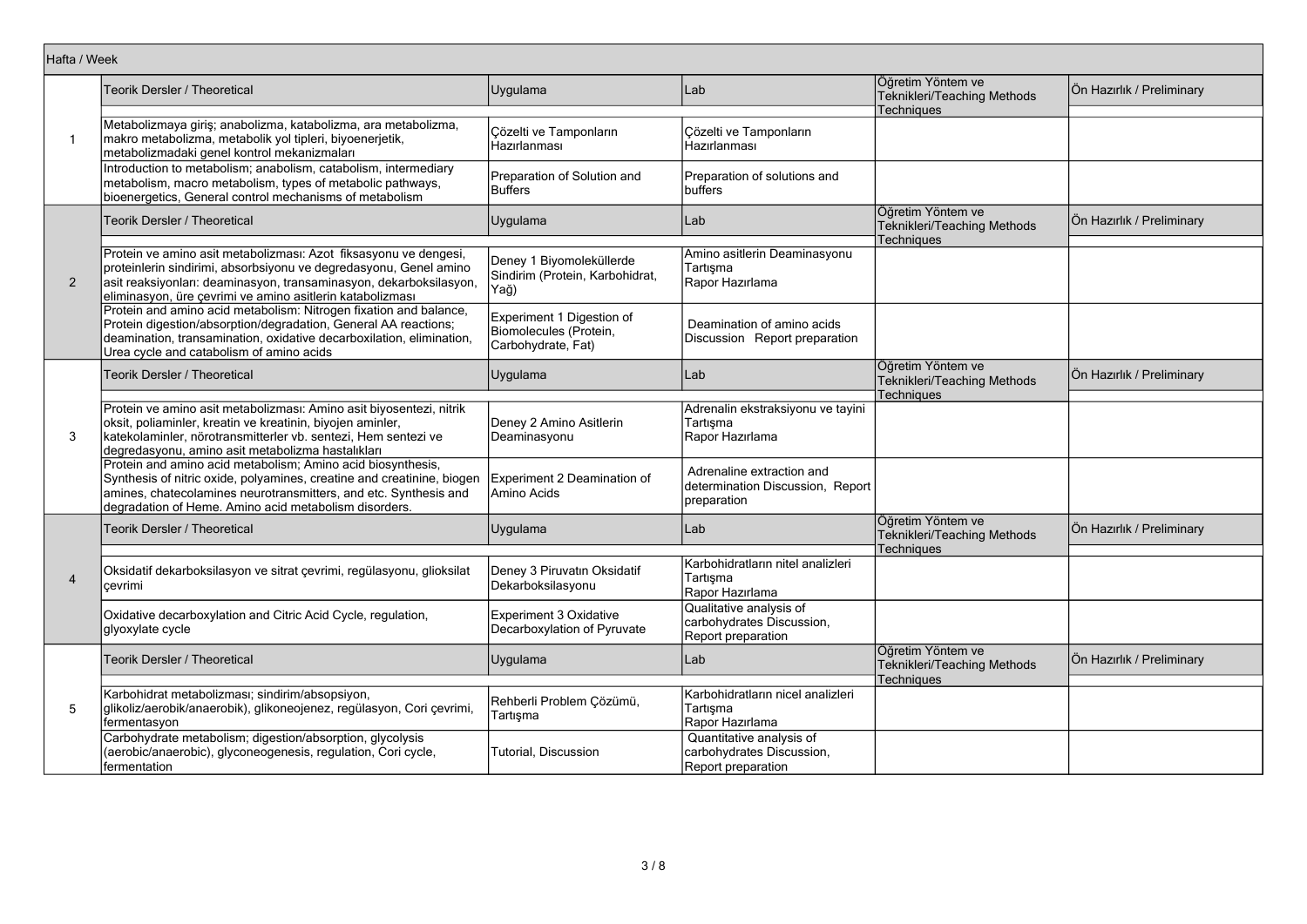|                | Teorik Dersler / Theoretical                                                                                                                                                                                                                                          | Uygulama<br>Lab                                                                                                                                        |                                                                               | Öğretim Yöntem ve<br>Teknikleri/Teaching Methods                      | Ön Hazırlık / Preliminary |
|----------------|-----------------------------------------------------------------------------------------------------------------------------------------------------------------------------------------------------------------------------------------------------------------------|--------------------------------------------------------------------------------------------------------------------------------------------------------|-------------------------------------------------------------------------------|-----------------------------------------------------------------------|---------------------------|
| 6              | Karbohidrat metabolizması; Pentoz fosfat yolu: oksidatif ve non-<br>oksidatif reaksiyonlar, regülasyon ve Calvin çevrimi                                                                                                                                              | Deney 4 Glukoz Fermentasyonu<br>(Maya)                                                                                                                 | Anaerobik Glikoliz Tartışma<br>Rapor Hazırlama                                | Techniques                                                            |                           |
|                | Carbohydrate metabolism;pentose phosphate pathway; oxidative and<br>non- oxidative phases, regulation and Calvin cycle                                                                                                                                                | Experiment 4 Glucose<br>Fermentation (Yeast)                                                                                                           | Anaerobic glycolysis                                                          |                                                                       |                           |
|                | Teorik Dersler / Theoretical                                                                                                                                                                                                                                          | Uygulama                                                                                                                                               | Lab                                                                           | Öğretim Yöntem ve<br>Teknikleri/Teaching Methods<br>Techniques        | Ön Hazırlık / Preliminary |
| $\overline{7}$ | Glikojen metabolizması: Glikojen yapısı ve fizyolojik önemi, glukoz<br>homeostazı, glikojenez ve glikojenoliz, regülasyon, glikojen depo<br>hastalıkları                                                                                                              | Deney 5 Anaerobik Glikoliz                                                                                                                             | Anaerobik Glikoliz(Devam),<br>Tartisma<br>Rapor Hazırlama                     |                                                                       |                           |
|                | Glycogen metabolism; structure of glycogen, glucose homeostasis,<br>glycogenesis and glycogenolysis, regulation, Glycogen storage<br>diseases                                                                                                                         | Experiment 5 Anaerobic glycolysis                                                                                                                      | Anaerobic glycolysis (Cont.)<br>Discussion, Report preparation                |                                                                       |                           |
|                | Teorik Dersler / Theoretical                                                                                                                                                                                                                                          | Uygulama                                                                                                                                               | Lab                                                                           | Öğretim Yöntem ve<br>Teknikleri/Teaching Methods<br>Techniques        | Ön Hazırlık / Preliminary |
| 8              | Ara sinav                                                                                                                                                                                                                                                             | lAra sınav                                                                                                                                             | Glikojenin sığır karaciğerinden<br>izolasyonu, Tartışma<br>Rapor Hazırlama    |                                                                       |                           |
|                | Midterm exam                                                                                                                                                                                                                                                          |                                                                                                                                                        | Isolation of glycogen from bovine<br>liver. Discussion, Report<br>preparation |                                                                       |                           |
|                | Teorik Dersler / Theoretical                                                                                                                                                                                                                                          | Uygulama                                                                                                                                               | Lab                                                                           | Öğretim Yöntem ve<br>Teknikleri/Teaching Methods<br><b>Techniques</b> | Ön Hazırlık / Preliminary |
| 9              | Lipid Metabolism: Lipid kimyası ve isimlendirme, sindirim,<br>absorbsiyon, dağılım, doymuş, doymamış ve dallanmış yağ asitlerinin<br>katabolizması, ketojenez, yağ asidi biyosentezi, regülasyon, diğer<br>lipidlerin sentezi ve lipid depo hastalıkları              | Deney 6 Laktat dehidrogenaz<br>ekstraksiyonu ve aktivitesinin<br>belirlenmesi                                                                          | Glikojenin asidik hidrolizi<br>Tartisma<br>Rapor Hazırlama                    |                                                                       |                           |
|                | Lipid metabolism; Lipid chemistry and nomenclature,<br>digestion/absorption/mobilization, catabolism of saturated,<br>unsaturated and branched fatty acids, ketogenesis, fatty acid<br>biosynthesis, regulation, synthesis of other lipids, lipid storage<br>diseases | Experiment 6 Extraction and<br>Determination of Lactate<br>Dehydrogenase Activity                                                                      | Acidic hydrolysis of glycogen.<br>Discussion, Report preparation              |                                                                       |                           |
|                | Teorik Dersler / Theoretical                                                                                                                                                                                                                                          | Uygulama                                                                                                                                               | Lab                                                                           | Öğretim Yöntem ve<br>Teknikleri/Teaching Methods<br><b>Techniques</b> | Ön Hazırlık / Preliminary |
| 10             | Lipid Metabolism:izoprenoid lipidler, steroidler ve karatenoidler,<br>Kolesterol ve sterol metabolizması ve kontrolü                                                                                                                                                  | Deney 7 Glikojenin Sığır<br>Karaciğerinden İzolasyonu, Asidik<br>ve Enzimatik Hidrolizi 1. Hafta;<br>Glikojenin Sığır Karaciğerinden<br>Izolasyonu     | Glikojenin enzimatik hidrolizi<br>Tartisma<br>Rapor Hazırlama                 |                                                                       |                           |
|                | Lipid metabolism; isoprenoid lipids, steroids and caratenoids,<br>Cholesterol and sterol metabolism                                                                                                                                                                   | Experiment 7 Isolation, Acidic and<br>Enzymatic Hydrolysis of Glycogen<br>from Bovine Liver 1d week; Acidic<br>and enzymatic Hydrolysis of<br>Glycogen | Enzymatic hydrolysis of glycogen.<br>Discussion, Report preparation           |                                                                       |                           |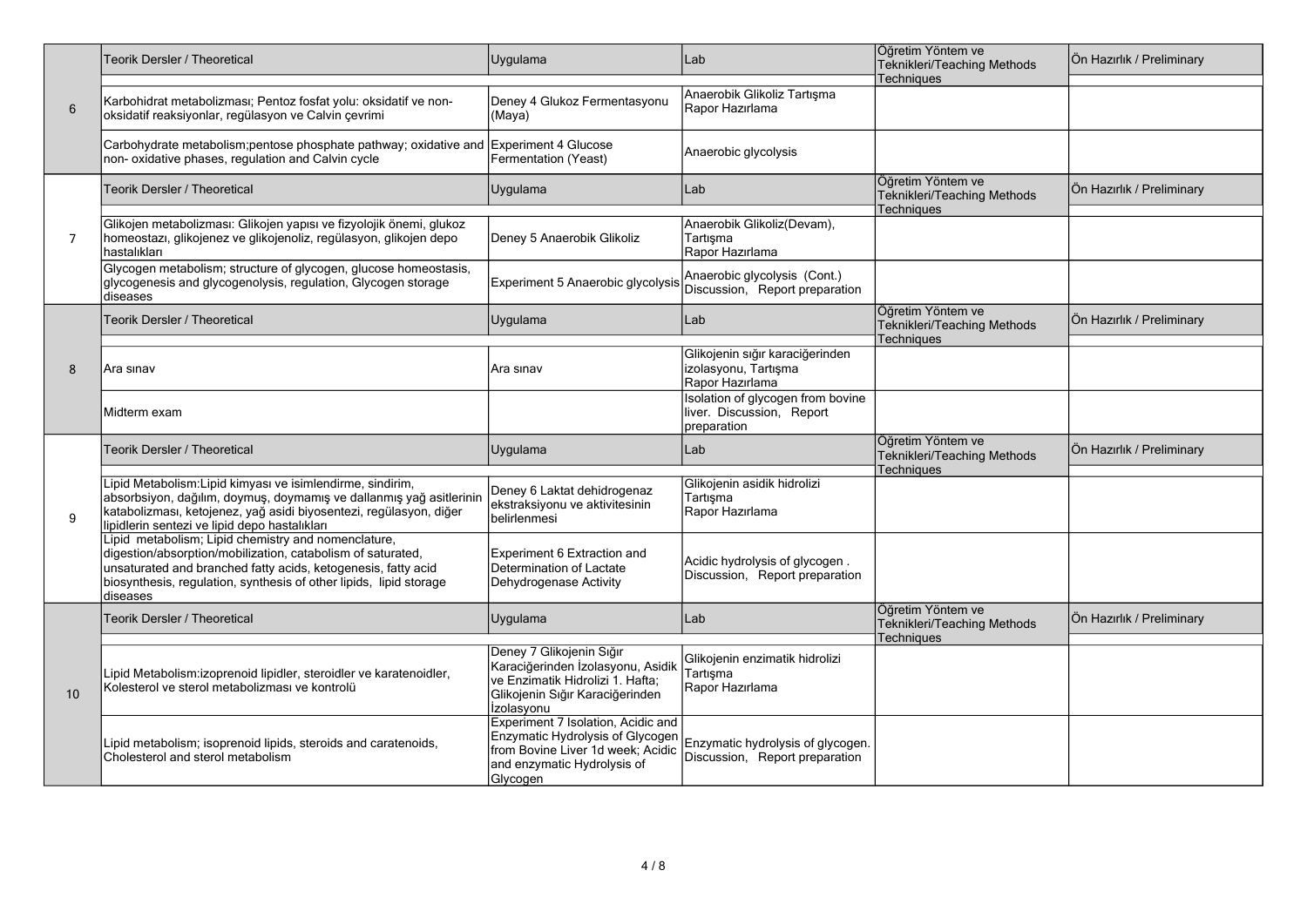|     | <b>Teorik Dersler / Theoretical</b>                                        | Uygulama                                                                                                                                               | Lab                                                                                      | Öğretim Yöntem ve<br>Teknikleri/Teaching Methods                      | Ön Hazırlık / Preliminary |
|-----|----------------------------------------------------------------------------|--------------------------------------------------------------------------------------------------------------------------------------------------------|------------------------------------------------------------------------------------------|-----------------------------------------------------------------------|---------------------------|
| 11  | Biyolojik membranlar ve selüler transport                                  | Deney 7 Glikojenin Sığır<br>Karaciğerinden İzolasyonu, Asidik<br>ve Enzimatik Hidrolizi 2. Hafta;<br>Glikojenin Asidik ve Enzimatik<br>Hidrolizi       | Lipidlerin ekstraksiyonu, Tartışma<br>Rapor Hazırlama                                    | Techniques                                                            |                           |
|     | Biological membranes and cellular transport                                | Experiment 7 Isolation, Acidic and<br>Enzymatic Hydrolysis of Glycogen<br>from Bovine Liver 2d week; Acidic<br>and enzymatic Hydrolysis of<br>Glycogen | Extraction of lipids, Discussion,<br>Report preparation                                  |                                                                       |                           |
|     | <b>Teorik Dersler / Theoretical</b>                                        | Uygulama                                                                                                                                               | Lab                                                                                      | Öğretim Yöntem ve<br>Teknikleri/Teaching Methods                      | Ön Hazırlık / Preliminary |
| 12  | Elektron transport zinciri, oksidatif fosforilasyon ve fotosentez          | Deney 8 Lipoksigenaz<br>Aktivitesinin Ölçülmesi: Araşidonik Tartışma<br>Asit Metabolizması ve<br>Inflamasyon                                           | Lipidlerin nitel analizleri<br>Rapor Hazırlama                                           | <b>Techniques</b>                                                     |                           |
|     | Electron transport chain, oxidative phosphorylation and<br>photosynthesis. | Experiment 8 Measurement of<br>Lipoxygenase Activity:<br>Arachidonic Acid Metabolism and<br>Inflammation                                               | Qualitative analysis of lipids,<br>Discussion, Report preparation                        |                                                                       |                           |
|     | <b>Teorik Dersler / Theoretical</b>                                        | Uygulama                                                                                                                                               | Lab                                                                                      | Öğretim Yöntem ve<br>Teknikleri/Teaching Methods<br><b>Techniques</b> | Ön Hazırlık / Preliminary |
| -13 | Metabolizmanın entegrasyonu                                                | Rehberli problem çözümü,<br>Tartışma                                                                                                                   | Lipidlerin nicel analizleri<br>Tartışma<br>Rapor Hazırlama                               |                                                                       |                           |
|     | Integration of Metabolism                                                  | Tutorial, Discussion                                                                                                                                   | Quantitative analysis of lipids<br>Report preparation, Discussion,<br>Report preparation |                                                                       |                           |
|     | <b>Teorik Dersler / Theoretical</b>                                        | Uygulama                                                                                                                                               | Lab                                                                                      | Öğretim Yöntem ve<br>Teknikleri/Teaching Methods<br>Techniques        | Ön Hazırlık / Preliminary |
| 14  | Rehberli problem çözümü                                                    | Rehberli problem çözümü,<br>Tartışma                                                                                                                   | Rehberli problem çözümü                                                                  |                                                                       |                           |
|     | Tutorial                                                                   | Tutorial, Discussion                                                                                                                                   | Tutorial                                                                                 |                                                                       |                           |
|     | <b>Feorik Dersler / Theoretical</b>                                        | Uygulama                                                                                                                                               | Lab                                                                                      | Öğretim Yöntem ve<br>Teknikleri/Teaching Methods<br>Techniques        | Ön Hazırlık / Preliminary |
| 15  | Rehberli problem çözümü                                                    | Rehberli problem çözümü,<br>Tartışma                                                                                                                   | Rehberli problem çözümü                                                                  |                                                                       |                           |
|     | Tutorial                                                                   | Tutorial, Discussion                                                                                                                                   | Tutorial                                                                                 |                                                                       |                           |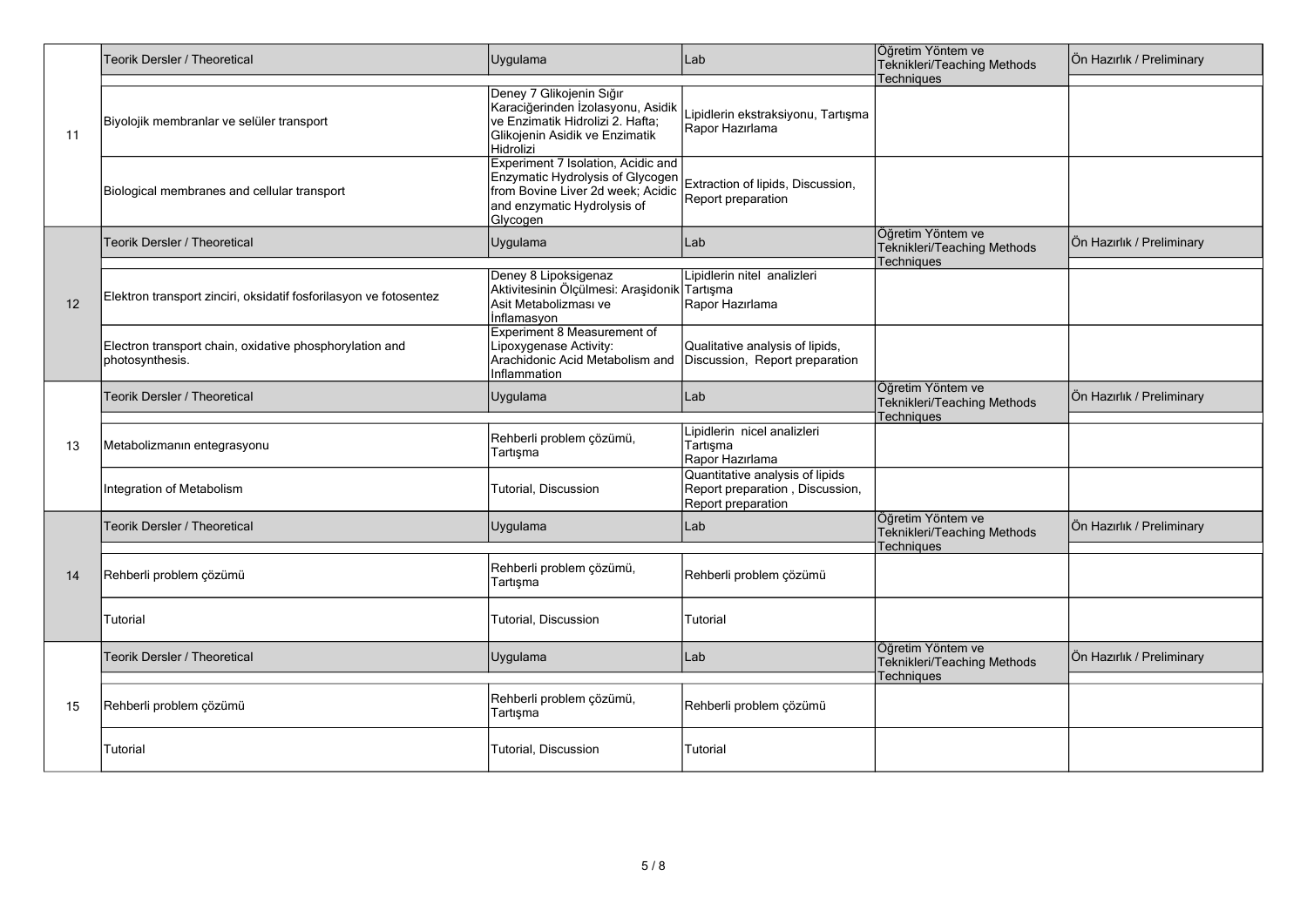|    | Teorik Dersler / Theoretical | Uygulama     | lLab | Öğretim Yöntem ve<br>Teknikleri/Teaching Methods | Ön Hazırlık / Preliminary |
|----|------------------------------|--------------|------|--------------------------------------------------|---------------------------|
|    |                              |              |      | Techniques                                       |                           |
| 16 | Final Sınavı                 | Final sinavi |      |                                                  |                           |
|    | <b>Final Exam</b>            | Final Exam   |      |                                                  |                           |

## **DEĞERLENDİRME / EVALUATION**

| Yarıyıl (Yıl) İçi Etkinlikleri / Term (or Year) Learning Activities | Sayı /<br>Number | Katkı Yüzdesi /<br>Percentage of<br>Contribution (%) |  |  |  |
|---------------------------------------------------------------------|------------------|------------------------------------------------------|--|--|--|
| Ara Sinav / Midterm Examination                                     |                  | 75                                                   |  |  |  |
| Laboratuvar / Laboratory                                            |                  | 25                                                   |  |  |  |
| Toplam / Total:                                                     |                  | 100                                                  |  |  |  |
| Başarı Notuna Katkı Yüzdesi / Contribution to Success Grade(%):     |                  |                                                      |  |  |  |

| Yarıyıl (Yıl) Sonu Etkinlikleri / End Of Term (or Year) Learning Activities |  | Katkı Yüzdesi /<br>Percentage of<br>Contribution (%) |  |  |  |
|-----------------------------------------------------------------------------|--|------------------------------------------------------|--|--|--|
| Final Sinavi / Final Examination                                            |  | 100                                                  |  |  |  |
| Toplam / Total:                                                             |  | 100                                                  |  |  |  |
| Başarı Notuna Katkı Yüzdesi / Contribution to Success Grade(%):             |  |                                                      |  |  |  |

| Etkinliklerinin Başarı Notuna Katkı Yüzdesi(%) Toplamı / Total Percentage of Contribution (%) to Success Grade: |  |
|-----------------------------------------------------------------------------------------------------------------|--|
| Değerlendirme Tipi / Evaluation Type:                                                                           |  |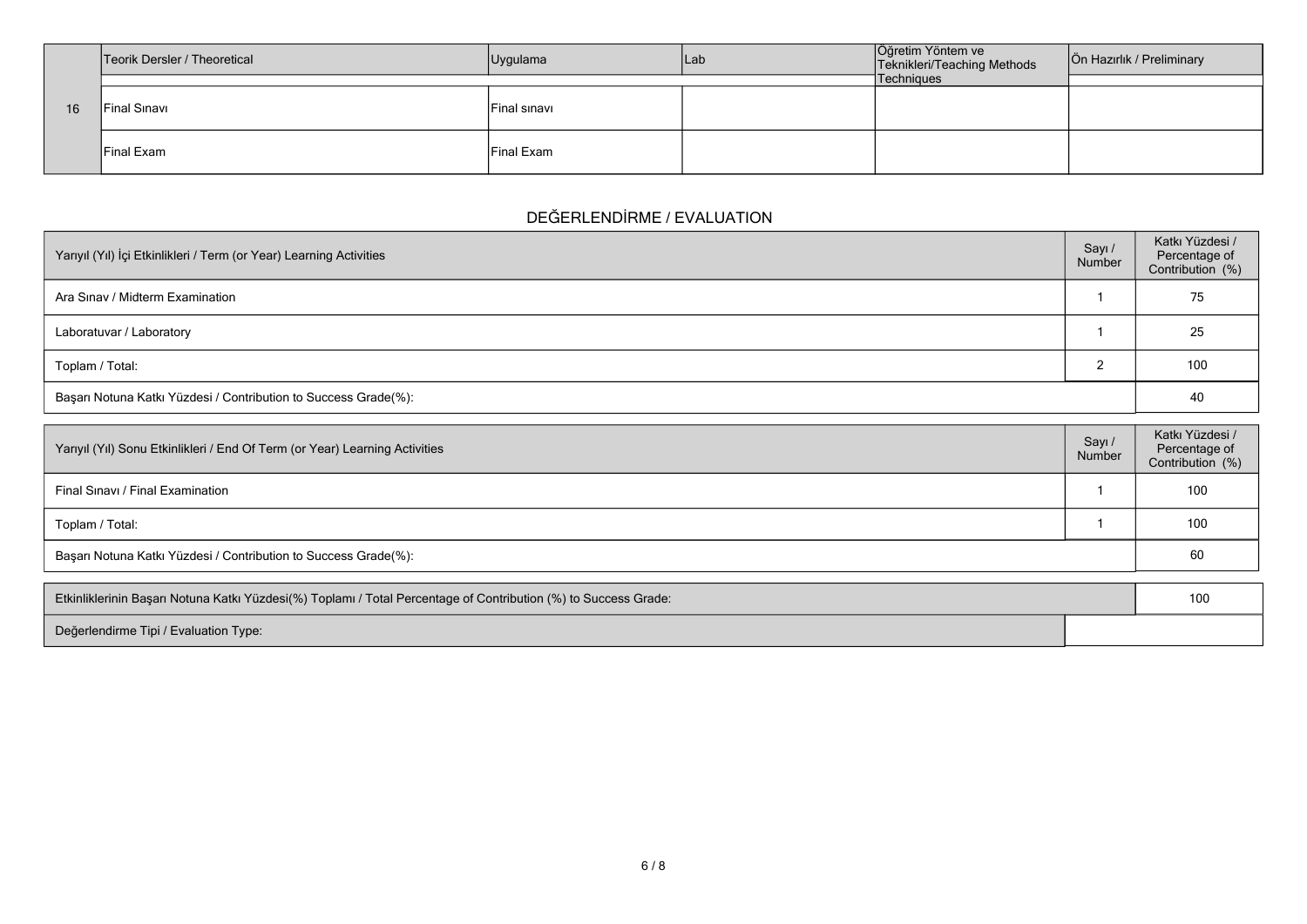# **İŞ YÜKÜ / WORKLOADS**

| Etkinlikler / Workloads                                                                                                                                                              | Sayı /<br>Number | Süresi<br>(Saat) /<br>Duration<br>(Hours) | Toplam İş Yükü<br>(Saat) / Total<br>Work Load<br>(Hour) |  |  |  |
|--------------------------------------------------------------------------------------------------------------------------------------------------------------------------------------|------------------|-------------------------------------------|---------------------------------------------------------|--|--|--|
| Ara Sınav / Midterm Examination                                                                                                                                                      | -1               | 2.00                                      | 2.00                                                    |  |  |  |
| Final Sınavı / Final Examination                                                                                                                                                     | -1               | 2.00                                      | 2.00                                                    |  |  |  |
| Quiz / Quiz                                                                                                                                                                          | 11               | 1.00                                      | 11.00                                                   |  |  |  |
| Derse Katılım / Attending Lectures                                                                                                                                                   | 14               | 4.00                                      | 56.00                                                   |  |  |  |
| Laboratuvar / Laboratory                                                                                                                                                             | 14               | 3.00                                      | 42.00                                                   |  |  |  |
| Rehberli Problem Çözümü / Tutorial                                                                                                                                                   | $\overline{4}$   | 4.00                                      | 16.00                                                   |  |  |  |
| Tartışma / Discussion                                                                                                                                                                | 14               | 2.00                                      | 28.00                                                   |  |  |  |
| Rapor Hazırlama / Report Preparation                                                                                                                                                 | 11               | 5.00                                      | 55.00                                                   |  |  |  |
| Ara Sınav İçin Bireysel Çalışma / Individual Study for Mid term Examination                                                                                                          | -1               | 10.00                                     | 10.00                                                   |  |  |  |
| Final Sınavı içiin Bireysel Çalışma / Individual Study for Final Examination                                                                                                         | -1               | 15.00                                     | 15.00                                                   |  |  |  |
| Okuma / Reading                                                                                                                                                                      | 5                | 3.00                                      | 15.00                                                   |  |  |  |
| Quiz için Bireysel Çalışma / Individual Study for Quiz                                                                                                                               | 13               | 2.00                                      | 26.00                                                   |  |  |  |
| Toplam / Total:                                                                                                                                                                      | 90               | 53.00                                     | 278.00                                                  |  |  |  |
| Dersin AKTS Kredisi = Toplam İş Yükü (Saat) / 30.00 (Saat/AKTS) = 278.00/30.00 = 9.27 ~ / Course ECTS Credit = Total Workload (Hour) / 30.00 (Hour / ECTS) = 278.00 / 30.00 = 9.27 ~ |                  |                                           |                                                         |  |  |  |